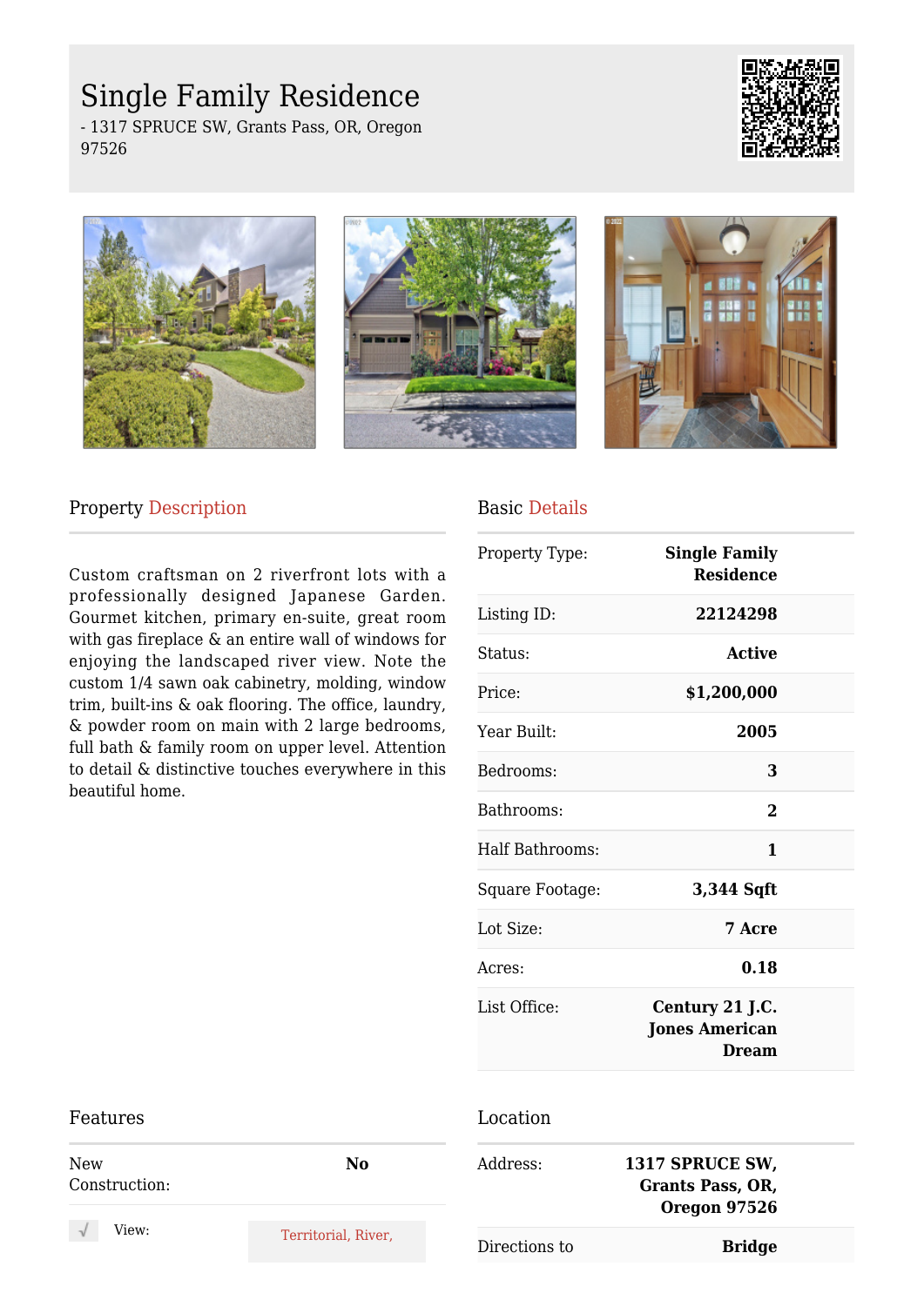## Park/greenbelt Waterfront: River Front Body Water: Rogue River Interior: Vaulted Ceiling(s), Jetted Tub, Wall To Wall Carpet, Garage Door Opener, Washer/dryer, Hardwood Floors, Laundry, Granite, High Ceilings, Slate Flooring Kitchen: Dishwasher, Disposal,  $\sqrt{}$ Built-in Oven, Microwave, Granite, Built-in Refrigerator, Island, Cooktop, Down Draft Basement: Crawl Space Fireplace: Gas Windows: Double Pane Windows, Wood Frames Heat Type: Gas Sewer: Public Sewer Water Heater: Gas Home Style: Craftsman Parking: Driveway, On Street Garage Type: Attached Garage Spaces: **2** Exterior Features: Garden, Yard, Fenced, Patio, Sprinkler, Private Road, Covered Patio Foundation: Concrete Perimeter Roof: Composition Siding Style: Wood Siding, Cement Siding Approx Lot Sqft: **0 Sqft**

| Lot Desc: | Level, Private, Flood<br><b>Zone</b> |
|-----------|--------------------------------------|
|           |                                      |

### Property: